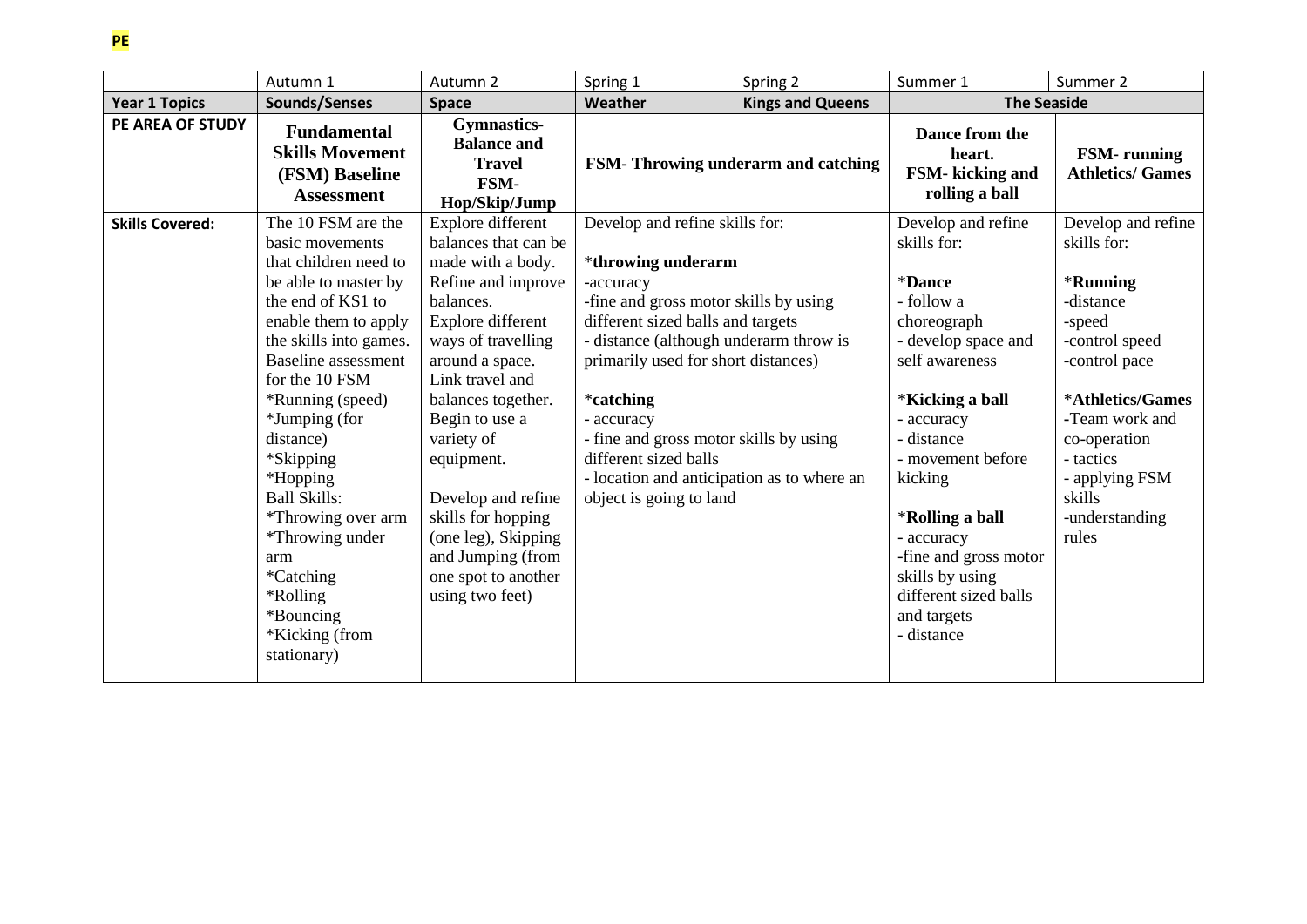|                   | Autumn 1                        | <b>Autumn 2</b>           | Spring 1             | <b>Spring 2</b>        | Summer 1               | <b>Summer 2</b>            |
|-------------------|---------------------------------|---------------------------|----------------------|------------------------|------------------------|----------------------------|
| Year <sub>2</sub> | <b>Local Environment</b>        | <b>People Who Help Us</b> | Lighthouses/         | <b>Victorians</b>      | <b>Animals</b>         | <b>Africa</b>              |
| <b>Topic</b>      |                                 |                           | <b>Island Home</b>   |                        |                        |                            |
| PE                | <b>Fundamental Skills</b>       |                           |                      |                        |                        |                            |
| <b>AREA</b>       | <b>Movement (FSM)-</b>          |                           |                      |                        | Dance from the         | FSM end of key             |
| <b>OF</b>         | <b>Ball Skills:</b>             | <b>Dance</b>              | <b>Gymnastics-</b>   | <b>FSM-</b> class      | heart                  | stage                      |
| <b>STUDY</b>      | <i><b>*Throwing overarm</b></i> | (fire)                    | rolls and jumps      | specific               |                        | assessment.                |
|                   | <i>*</i> Catching               |                           |                      |                        | <b>FSM-Bouncing a</b>  |                            |
|                   | *Rolling                        |                           |                      |                        | ball                   | <b>Athletics</b>           |
| <b>SKILLS</b>     | Develop/Refine and              | Explore movement          | Develop and refine   | Teachers will use      | Develop/Refine and     | The 10 FSM are the         |
|                   | Master the skills for:          | Link movements            | skills for:          | their FSM assessment   | Master the skills for: | basic movements that       |
|                   | *throwing overarm               | together                  |                      | from the end of year   |                        | children need to be        |
|                   | -distance                       | Respond to a              | <b>Balance</b>       | 1 to work on the       | *Dance                 | able to master by the      |
|                   | -fine and gross motor           | stimulus (Great Fire      |                      | movement skills that   | - follow a             | end of KS1 to enable       |
|                   | skills by using different       | Of London)                | <b>Rolls</b>         | their particular class | choreograph            | them to apply the          |
|                   | sized balls and targets         | Communicate               | Egg, pencil, tuck,   | needs, to enable as    | - develop space and    | skills into games.         |
|                   | -speed                          | experiences and           | teddy                | many children as       | self awareness         | <b>Baseline</b> assessment |
|                   | -accuracy                       | feelings through          |                      | possible to master     |                        | for the 10 FSM- End        |
|                   |                                 | movement                  | <b>Jumps</b>         | that movement by the   |                        | of KS1                     |
|                   | *catching                       | Compose, remember,        | Straight, tuck, star | end of KS1.            | *Bouncing              | *Running (speed)           |
|                   | - accuracy                      | repeat and perform a      |                      |                        | - accuracy             | *Jumping (for              |
|                   | - fine and gross motor          | short dance.              |                      |                        | - fine and gross       | distance)                  |
|                   | skills by using different       |                           |                      |                        | motor skills by using  | *Skipping                  |
|                   | sized balls                     |                           |                      |                        | different sized balls  | *Hopping                   |
|                   | - location and                  |                           |                      |                        | - location and         | <b>Ball Skills:</b>        |
|                   | anticipation as to where        |                           |                      |                        | anticipation as to     | *Throwing over arm         |
|                   | an object is going to land      |                           |                      |                        | where an object is     | *Throwing under arm        |
|                   |                                 |                           |                      |                        | going to land          | *Catching                  |
|                   | *rolling<br>-accuracy           |                           |                      |                        | -movement              | *Rolling<br>*Bouncing      |
|                   | -fine and gross motor           |                           |                      |                        |                        | *Kicking (from             |
|                   | skills by using different       |                           |                      |                        |                        | stationary)                |
|                   | sized balls and targets         |                           |                      |                        |                        |                            |
|                   | - distance                      |                           |                      |                        |                        |                            |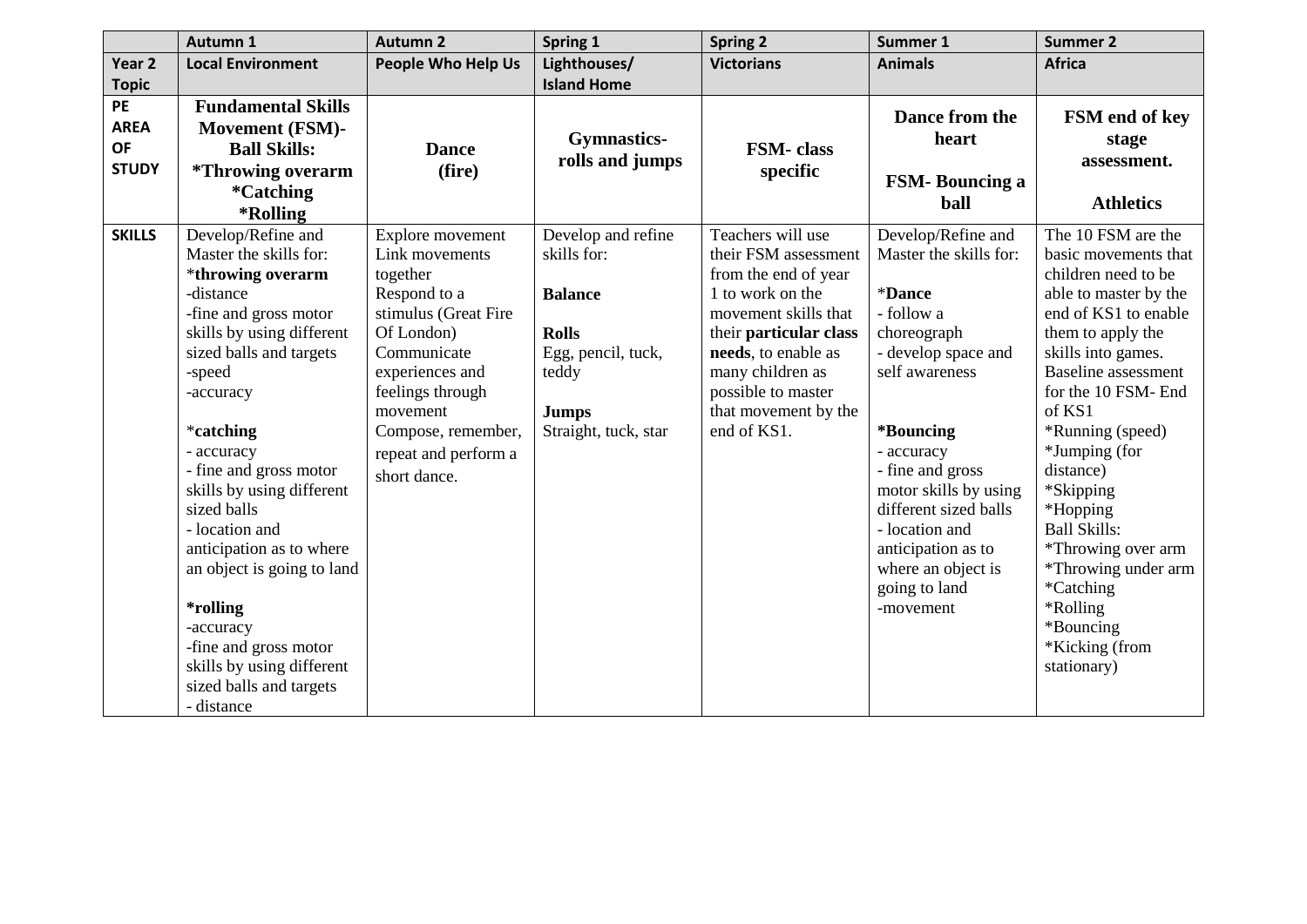| Year <sub>3</sub>                                     | Autumn 1                                                                                                                                                                                                                                                                                                                                                                                                                                                                                                                                                            | <b>Autumn 2</b>                                                                                                                                                                                                                                                                                                                                                                                                                                                                        | Spring 1                                                                                                                                                                                                                                                                                                       | <b>Spring 2</b>                                                                                                                                                                                                                                                                                                                                                        | Summer 1                                                                                                                                                                                                                                                                                                                                                                                                                                                                             | <b>Summer 2</b>                                                                                                                                                                                                                                                                                                                                                                                                                                                                                                                                                                                                |
|-------------------------------------------------------|---------------------------------------------------------------------------------------------------------------------------------------------------------------------------------------------------------------------------------------------------------------------------------------------------------------------------------------------------------------------------------------------------------------------------------------------------------------------------------------------------------------------------------------------------------------------|----------------------------------------------------------------------------------------------------------------------------------------------------------------------------------------------------------------------------------------------------------------------------------------------------------------------------------------------------------------------------------------------------------------------------------------------------------------------------------------|----------------------------------------------------------------------------------------------------------------------------------------------------------------------------------------------------------------------------------------------------------------------------------------------------------------|------------------------------------------------------------------------------------------------------------------------------------------------------------------------------------------------------------------------------------------------------------------------------------------------------------------------------------------------------------------------|--------------------------------------------------------------------------------------------------------------------------------------------------------------------------------------------------------------------------------------------------------------------------------------------------------------------------------------------------------------------------------------------------------------------------------------------------------------------------------------|----------------------------------------------------------------------------------------------------------------------------------------------------------------------------------------------------------------------------------------------------------------------------------------------------------------------------------------------------------------------------------------------------------------------------------------------------------------------------------------------------------------------------------------------------------------------------------------------------------------|
| <b>PE</b><br><b>AREA</b><br><b>OF</b><br><b>STUDY</b> | <b>Athletics</b>                                                                                                                                                                                                                                                                                                                                                                                                                                                                                                                                                    | <b>Gymnastics</b>                                                                                                                                                                                                                                                                                                                                                                                                                                                                      | <b>Dance</b>                                                                                                                                                                                                                                                                                                   | <b>Invasion games</b>                                                                                                                                                                                                                                                                                                                                                  | <b>Gymnastics</b>                                                                                                                                                                                                                                                                                                                                                                                                                                                                    | Net & Wall<br>games                                                                                                                                                                                                                                                                                                                                                                                                                                                                                                                                                                                            |
| <b>SKILLS</b>                                         | • perform the pull<br>throwing action<br>• explore different<br>running techniques<br>• perform the sling<br>throw<br>• develop jumping<br>actions<br>• Select an<br>appropriate running<br>technique for distance<br>• perform a push<br>throw<br>• perform a start in a<br>sprint type race<br>• throw for distance<br>using three different<br>throws<br>• perform a hop, step<br>and jump<br>• pass a baton<br>successfully in a race<br>$\bullet$ perform 5 different<br>jumps<br>• perform in athletic<br>type competitive<br>events (run, jump and<br>throw) | • develop ways of<br>travelling on hands<br>and feet<br>· develop balance on<br>small body parts<br>create a sequence of<br>travelling and<br>balancing actions<br>• develop ways of<br>rolling<br>• develop the skills of<br>jumping, shape and<br>landing<br>• create a sequence of<br>gymnastic actions<br>• evaluate and<br>recognise their own<br>success<br>• create a sequence to<br>meet the core task<br>"Balancing Act"<br>• perform gymnastic<br>actions using<br>apparatus | • Use travelling<br>actions along varied<br>pathways.<br>• create a sequence<br>with travel, jump and<br>gesture.<br>• follow a partners<br>sequence.<br>• Link travel, turn,<br>jump and gesture.<br>• Link dance<br>elements, performing<br>with increased<br>control.<br>• create a story<br>through dance. | • send and receive a<br>ball<br>• send a ball and<br>move into space to<br>receive a pass<br>• send and receive a<br>ball in a simple game<br>• use simple tactics in<br>a game<br>• send and receive a<br>ball in an invasion<br>game<br>• revise simple tactics<br>in an invasion game<br>• evaluate their own<br>and others success<br>• play "three touch<br>ball" | • develop ways of<br>travelling on hands<br>and feet<br>· develop balance on<br>small body parts<br>create a sequence of<br>travelling and<br>balancing actions<br>• develop ways of<br>rolling<br>• develop the skills of<br>jumping, shape and<br>landing<br>• create a sequence of<br>gymnastic actions<br>• evaluate and<br>recognise their own<br>success<br>• create a sequence to<br>meet the core task<br>"Balancing Act"<br>perform gymnastic<br>actions using<br>apparatus | • Explore different<br>throwing actions<br>• consolidate<br>throwing actions and<br>practise catching.<br>• Explore different<br>ways of throwing.<br>• Consolidate<br>catching skills.<br>• suggest ideas and<br>practices to improve<br>their play<br>• Strike the ball using<br>their hand or small<br>bat.<br>• Improve movement<br>skills and body<br>positions.<br>• Familiarise them<br>with a racquet and<br>practise striking skills<br>using a racquet<br>• Choose a range of<br>simple tactics to use<br>in a simple game.<br>• develop range of<br>striking skills suitable<br>for net / wall type |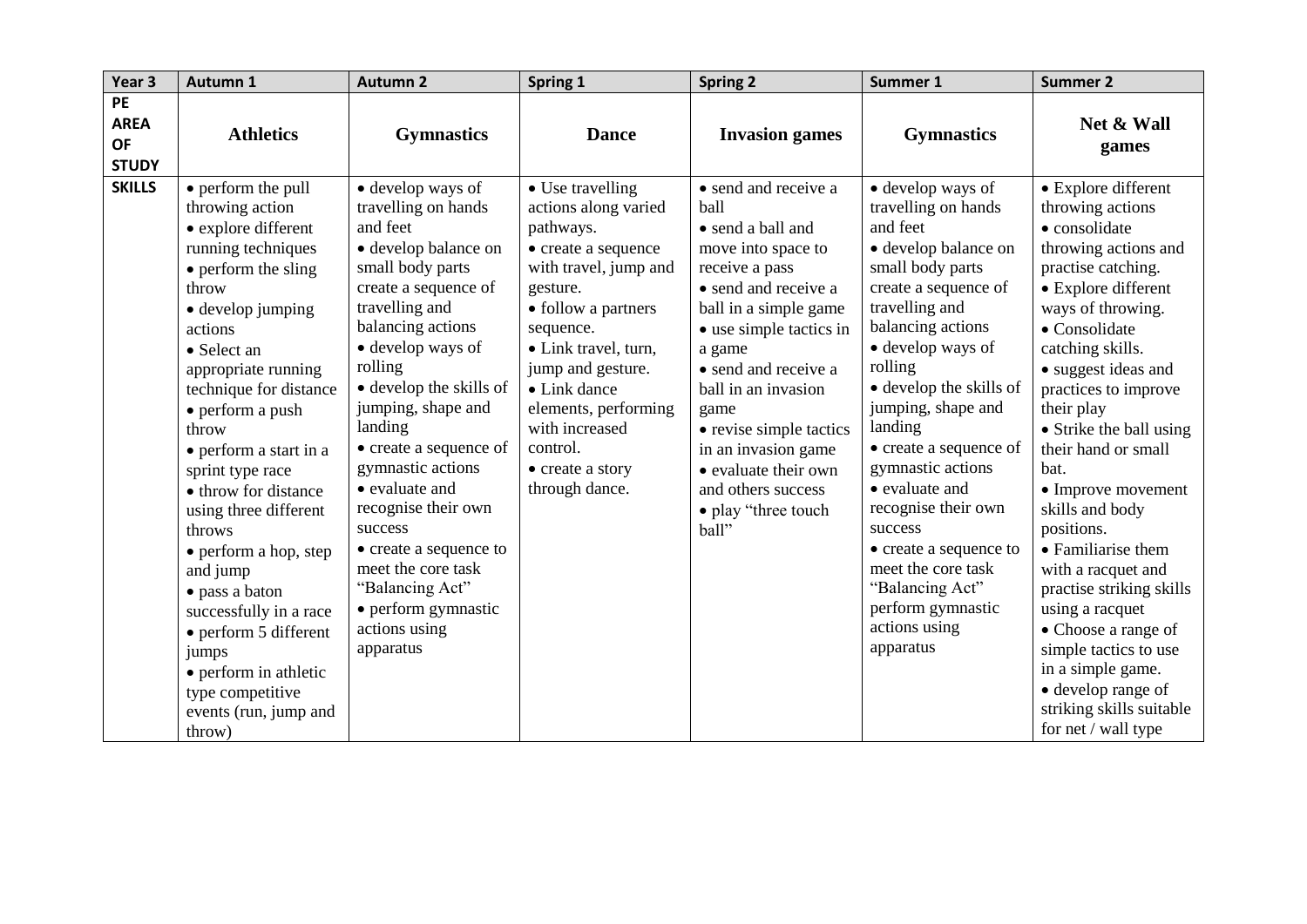| Year 4        | Autumn 1                                                                                                                                                                                                                                                                                                               | <b>Autumn 2</b>                                                                                                                                                                                                                                                                                                                                                                                                                                                                                                                                                                                | Spring 1                                                                                                                                                                                                                                                                                                                                                                                                                                                                                                                                                                                     | <b>Spring 2</b>                                                                                                                                                                                                                                                                                                   | Summer 1                                                                                                                                                                                                                                                                                                                                                                                                                                                                                                                         | <b>Summer 2</b>                                                                                                                                                                                                                                                                    |
|---------------|------------------------------------------------------------------------------------------------------------------------------------------------------------------------------------------------------------------------------------------------------------------------------------------------------------------------|------------------------------------------------------------------------------------------------------------------------------------------------------------------------------------------------------------------------------------------------------------------------------------------------------------------------------------------------------------------------------------------------------------------------------------------------------------------------------------------------------------------------------------------------------------------------------------------------|----------------------------------------------------------------------------------------------------------------------------------------------------------------------------------------------------------------------------------------------------------------------------------------------------------------------------------------------------------------------------------------------------------------------------------------------------------------------------------------------------------------------------------------------------------------------------------------------|-------------------------------------------------------------------------------------------------------------------------------------------------------------------------------------------------------------------------------------------------------------------------------------------------------------------|----------------------------------------------------------------------------------------------------------------------------------------------------------------------------------------------------------------------------------------------------------------------------------------------------------------------------------------------------------------------------------------------------------------------------------------------------------------------------------------------------------------------------------|------------------------------------------------------------------------------------------------------------------------------------------------------------------------------------------------------------------------------------------------------------------------------------|
| PE            | <b>Indoor Athletics</b>                                                                                                                                                                                                                                                                                                | <b>Dance</b>                                                                                                                                                                                                                                                                                                                                                                                                                                                                                                                                                                                   | <b>Gymnastics</b>                                                                                                                                                                                                                                                                                                                                                                                                                                                                                                                                                                            | <b>Invasion Games</b>                                                                                                                                                                                                                                                                                             | <b>OAA</b>                                                                                                                                                                                                                                                                                                                                                                                                                                                                                                                       | <b>Striking &amp; Fielding</b>                                                                                                                                                                                                                                                     |
| <b>AREA</b>   |                                                                                                                                                                                                                                                                                                                        |                                                                                                                                                                                                                                                                                                                                                                                                                                                                                                                                                                                                |                                                                                                                                                                                                                                                                                                                                                                                                                                                                                                                                                                                              |                                                                                                                                                                                                                                                                                                                   |                                                                                                                                                                                                                                                                                                                                                                                                                                                                                                                                  |                                                                                                                                                                                                                                                                                    |
| <b>OF</b>     | 'Y3/4 Athletics'                                                                                                                                                                                                                                                                                                       | 'Y4 dance unit'                                                                                                                                                                                                                                                                                                                                                                                                                                                                                                                                                                                | 'Y4 gym unit'                                                                                                                                                                                                                                                                                                                                                                                                                                                                                                                                                                                | 'Netball/Basketball'                                                                                                                                                                                                                                                                                              | 'Y3/4 OAA'                                                                                                                                                                                                                                                                                                                                                                                                                                                                                                                       | 'Y3/4 Striking &                                                                                                                                                                                                                                                                   |
| <b>STUDY</b>  |                                                                                                                                                                                                                                                                                                                        |                                                                                                                                                                                                                                                                                                                                                                                                                                                                                                                                                                                                |                                                                                                                                                                                                                                                                                                                                                                                                                                                                                                                                                                                              |                                                                                                                                                                                                                                                                                                                   |                                                                                                                                                                                                                                                                                                                                                                                                                                                                                                                                  | Fielding'                                                                                                                                                                                                                                                                          |
| <b>SKILLS</b> | • perform the pull                                                                                                                                                                                                                                                                                                     | • develop ways of                                                                                                                                                                                                                                                                                                                                                                                                                                                                                                                                                                              | · develop ways of                                                                                                                                                                                                                                                                                                                                                                                                                                                                                                                                                                            | • send and receive a ball                                                                                                                                                                                                                                                                                         | • know that a map is a                                                                                                                                                                                                                                                                                                                                                                                                                                                                                                           | • send a ball in a striking                                                                                                                                                                                                                                                        |
|               | throwing action<br>• explore different running<br>techniques<br>• perform the sling throw<br>• develop jumping actions<br>• Select an appropriate<br>running technique for<br>distance<br>• perform a push throw<br>• perform a start in a sprint<br>type race<br>• throw for distance using<br>three different throws | travelling on feet and<br>hands and feet.<br>· develop balance on small<br>body parts.<br>• develop a range of<br>jumping actions<br>· develop balance on large<br>body parts.<br>• create a gymnastic<br>sequence of travelling and<br>balancing.<br>• explore different ways of<br>rolling.                                                                                                                                                                                                                                                                                                  | travelling on feet and<br>hands and feet.<br>· develop balance on<br>small body parts.<br>• develop a range of<br>jumping actions<br>· develop balance on<br>large body parts.<br>• create a gymnastic<br>sequence of travelling<br>and balancing.<br>• explore different ways<br>of rolling.                                                                                                                                                                                                                                                                                                | • travel with a ball.<br>• travel with a ball with<br>control<br>• use simple tactics to<br>outwit and opponent<br>• apply basic principles<br>suitable for attacking<br>• evaluate and recognise<br>their own success<br>• travel with a ball with<br>control in an invasion<br>game<br>• apply basic principles | bird's eye view plan of the<br>ground.<br>• know how to keep the<br>map "set or "orientated"<br>when they move.<br>• know some of the<br>symbols on a orienteering<br>map<br>• know how to keep the<br>map "set or "orientated"<br>when they move<br>around a simple course.<br>• run safely with a map                                                                                                                                                                                                                          | and fielding game<br>$\bullet$ receive a ball in a<br>striking and fielding game<br>• evaluate success<br>• strike a ball a striking<br>and fielding game<br>• use simple tactics in a<br>striking and fielding game<br>· evaluate tactics used in a<br>striking and fielding game |
|               | • perform a hop, step and<br>jump<br>• pass a baton successfully<br>in a race<br>• perform 5 different<br>jumps<br>• perform in athletic type<br>competitive events (run,<br>jump and throw)                                                                                                                           | • perform rolling actions<br>and link these with other<br>actions to create a<br>sequence.<br>• explore different ways of<br>balancing, jumping and<br>travelling.<br>• create a sequence using<br>travelling, balancing,<br>jumping and rolling that<br>meet a set of<br>• conditions<br>• make simple judgements<br>about the quality of<br>performances.<br>• create a sequence using<br>travelling, balancing,<br>jumping and rolling that<br>meet a set of<br>conditions<br>• make simple judgements<br>about the quality of<br>performances and suggest<br>ways they<br>can be improved. | • perform rolling actions<br>and link these with other<br>actions to create a<br>sequence.<br>• explore different ways<br>of balancing, jumping<br>and travelling.<br>• create a sequence<br>using travelling,<br>balancing, jumping and<br>rolling that meet a set of<br>conditions<br>• make simple<br>judgements about the<br>quality of performances.<br>• create a sequence<br>using travelling,<br>balancing, jumping and<br>rolling that meet a set of<br>conditions<br>• make simple<br>judgements about the<br>quality of performances<br>and suggest ways they<br>can be improved. | suitable for attacking in an<br>invasion game i.e. core<br>· task "On the Attack"<br>• evaluate and recognise<br>their own success                                                                                                                                                                                | around a simple<br>orienteering course.<br>• know the 8 points of a<br>compass.<br>• navigate to a control<br>marker<br>• navigate to a control<br>marker on a simple course<br>• record information<br>accurately at the control<br>marker<br>• navigate to a control<br>marker on a score event<br>course<br>• plan effectively to visit<br>as many control markers in<br>the time<br>allowed.<br>· understand how OAA<br>can help their fitness and<br>health<br>· navigate to a control<br>marker on a score event<br>course |                                                                                                                                                                                                                                                                                    |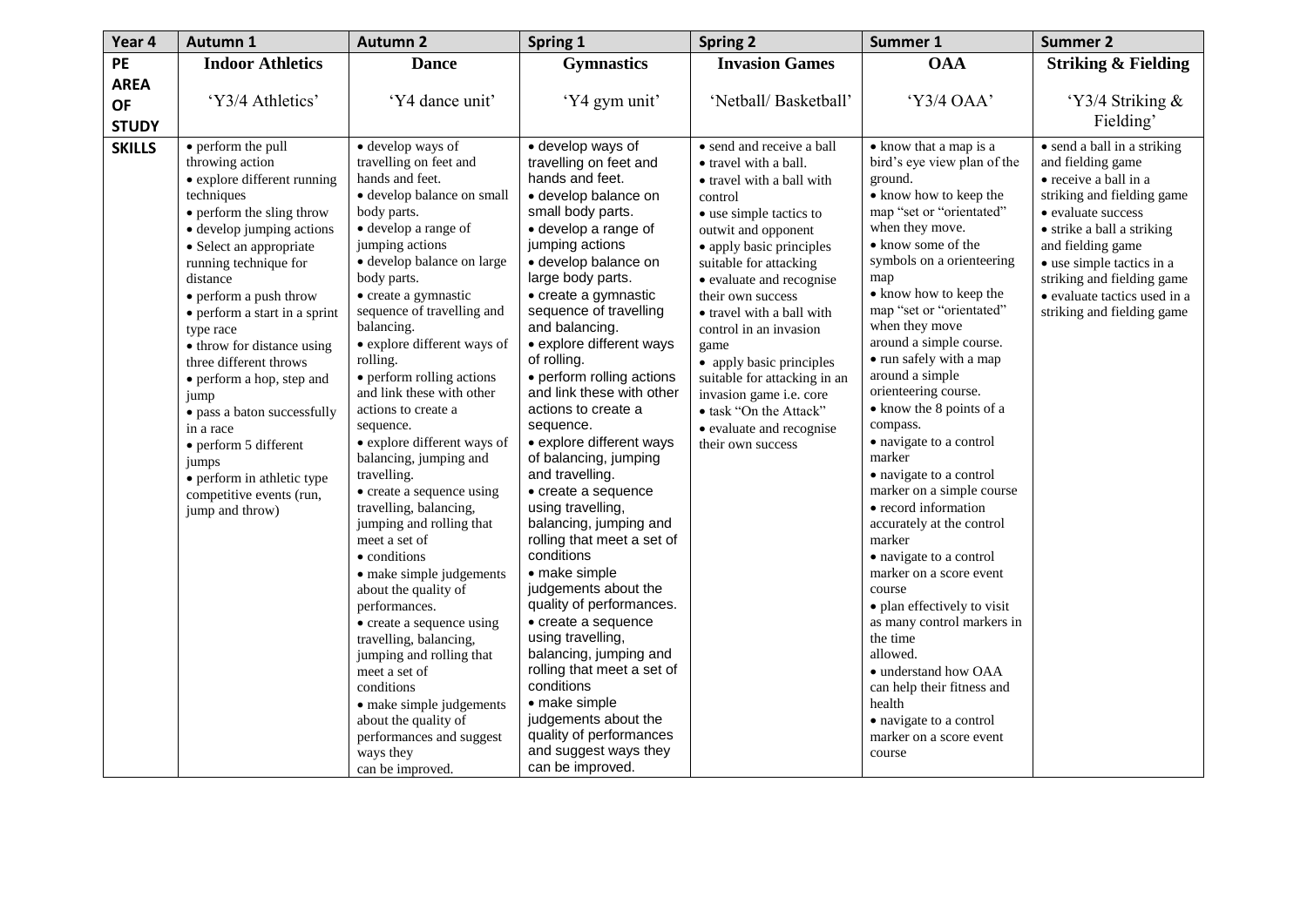| Year 5        | <b>Autumn 1</b>                          | <b>Autumn 2</b>                                         | Spring 1                               | <b>Spring 2</b>                                           | Summer 1                                 | <b>Summer 2</b>                                          |
|---------------|------------------------------------------|---------------------------------------------------------|----------------------------------------|-----------------------------------------------------------|------------------------------------------|----------------------------------------------------------|
| <b>PE</b>     | <b>Athletics</b>                         | <b>Dance</b>                                            | <b>Gymnastics</b>                      | <b>Invasion Games</b>                                     | <b>Athletics</b>                         | <b>Net &amp; Wall Games</b>                              |
| <b>AREA</b>   |                                          |                                                         |                                        |                                                           |                                          |                                                          |
| <b>OF</b>     | 'Y5/6 Athletics'                         | 'Y5 dance unit'                                         | 'Y5 gym unit'                          | 'Tag Rugby'                                               | 'Y5/6 Athletics'                         | 'Y5/6 Net & Wall                                         |
| <b>STUDY</b>  |                                          |                                                         |                                        |                                                           |                                          | games'                                                   |
| <b>SKILLS</b> | • Develop running skills in              | • Create a sequence                                     | • perform partner balances             | · develop the skill of                                    | • Develop running skills in              | • Develop consistency in                                 |
|               | isolation.                               | showing contrasting                                     | (matched and mirrored)                 | running with a rugby ball                                 | isolation.                               | playing shots with racket                                |
|               | • develop throwing skills                | characters.                                             | · perform counter balance              | in two hands.                                             | • develop throwing skills                | and ball.                                                |
|               | • evaluate their own                     | • Work collaboratively to                               | • perform Counter tension              | · develop the technique of                                | • evaluate their own                     | • Develop consistency in                                 |
|               | success                                  | retell the story.                                       | balances                               | passing and catching a                                    | success                                  | playing forehand and                                     |
|               | • explore ways of                        | • Use props within a                                    | • evaluate and recognise               | rugby ball.                                               | • explore ways of                        | backhand shots with a ball.                              |
|               | combining jumping actions                | sequence to tell the story.                             | their own success                      | • be able to score a try.                                 | combining jumping actions                | • Develop consistency in                                 |
|               | • develop throwing skills                | • Confidently and                                       | • create a gymnastic                   | • develop their                                           | • develop throwing skills                | playing forehand and                                     |
|               | in an athletic type activity             | creatively, create a dance                              | sequence with a partner                | understanding of when to                                  | in an athletic type activity             | backhand shots with a                                    |
|               | • develop jumping actions                | sequence using a prop to                                | $\bullet$ perform the core task        | pass and when to run with                                 | • develop jumping actions                | partner.                                                 |
|               | in combination                           | enhance the conveyance of<br>emotions and events within | "Acrobatic gymnastics"                 | the ball.                                                 | in combination                           | • Understand the basic                                   |
|               | • develop running skills in<br>isolation | a story.                                                | • evaluate and recognise               | • apply the basic strategic<br>and tactical principles of | · develop running skills in<br>isolation | principles of attack and use<br>in a net/wall type game. |
|               | • develop throwing skills                | • Plan and create dances                                | their success                          | attack.                                                   | • develop throwing skills                | • Understand the basic                                   |
|               | in an athletic type activity             | for themselves and others                               | • develop a sequence onto<br>apparatus | • apply the basic strategic                               | in an athletic type activity             | principles of attack,                                    |
|               | · Develop running,                       | within their group. Using a                             |                                        | and tactical principles of                                | • Develop running,                       | evaluate performances, and                               |
|               | jumping and throwing                     | wide range of interesting                               |                                        | attack.                                                   | jumping and throwing                     | explain how to improve.                                  |
|               | skills in an athletic type               | movements.                                              |                                        | • choose and apply skills                                 | skills in an athletic type               | • Core Task and evaluate                                 |
|               | activity.                                | • Create and develop                                    |                                        | and tactics consistently in                               | activity.                                | performance                                              |
|               | • compare their                          | dances for themselves and                               |                                        | rugby type games.                                         | • compare their                          |                                                          |
|               | performances with                        | others within their group.                              |                                        | • develop their ability to                                | performances with                        |                                                          |
|               | previous ones and                        | Using a wide range of                                   |                                        | evaluate their own and                                    | previous ones and                        |                                                          |
|               | demonstrate                              | interesting movements to<br>convey their part of the    |                                        | others work and suggest                                   | demonstrate                              |                                                          |
|               | • Improvement to achieve                 | class story, performing                                 |                                        | ways to improve it.<br>• understand the basic             | • Improvement to achieve                 |                                                          |
|               | their personal best.                     | with expression.                                        |                                        | principles of warming up                                  | their personal best.                     |                                                          |
|               |                                          |                                                         |                                        | by choosing appropriate                                   |                                          |                                                          |
|               |                                          |                                                         |                                        | activities for rugby type                                 |                                          |                                                          |
|               |                                          |                                                         |                                        | games.                                                    |                                          |                                                          |